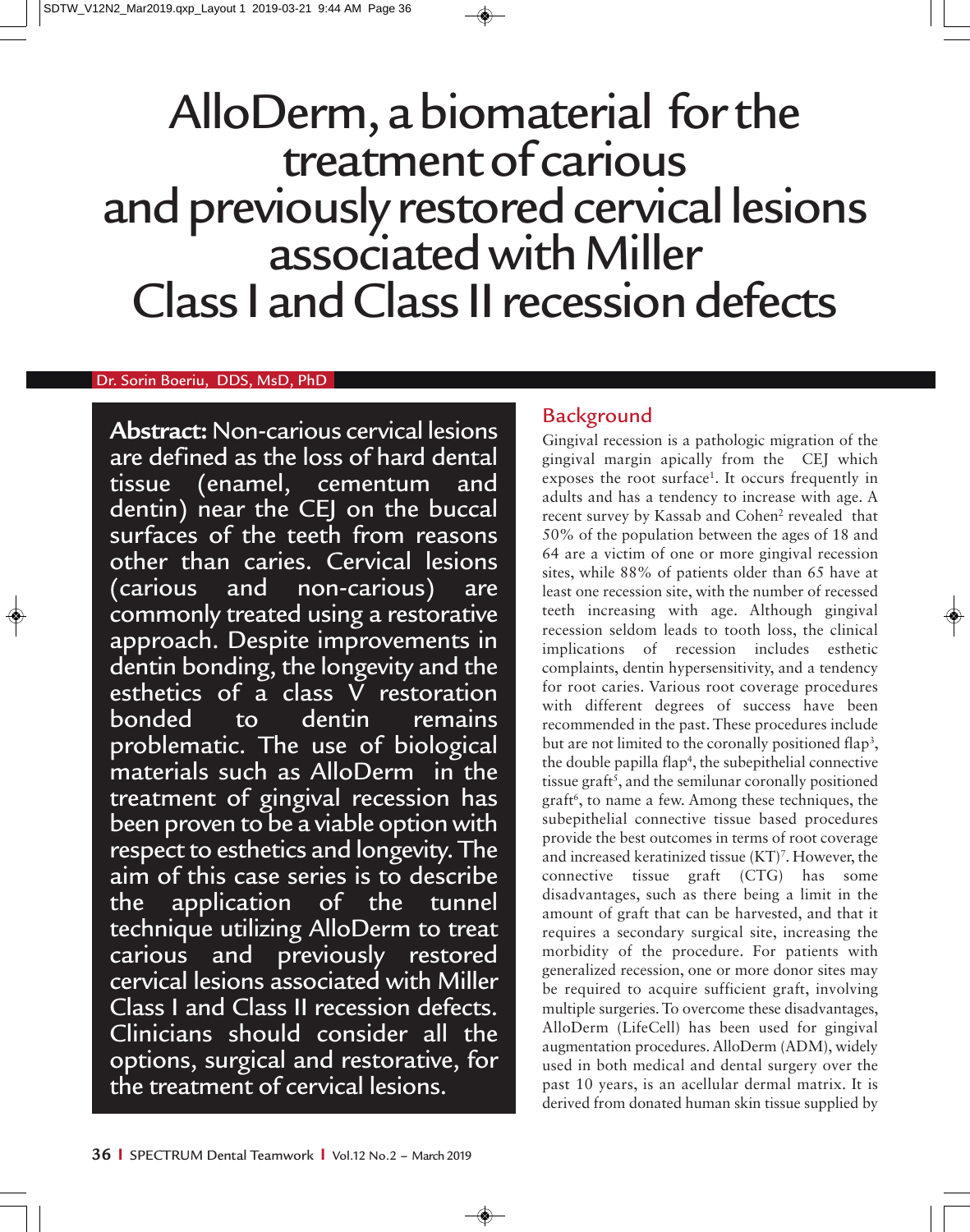

Fig. 1a: Pre-operative view. Failing class V restorations on teeth 21 and 23, and a lost filling/carious lesion on tooth 22



Fig. 1b: AlloDerm inserted into the pouch

tissue banks in the United States that are all within American Association of Tissue Banks standards and following of FDA guidelines. ADM is a viable biologic substitute for palatal donor tissue. Compared to the CTG, ADM offers several advantages: no donor site, unlimited supply, and similar clinical outcomes in the treatment of multiple recessions. In a recent systematic review, Chambrone et al<sup>7</sup> recommend that ADM with a coronally advanced flap (CAF) may be used as an alternative to the CTG. Gaspky et al<sup>8</sup> reported that there is no statistically significant difference between ADM and a CTG with respect to root coverage, gain of KT or probing depth reduction.

Non-carious cervical lesions are defined as the loss of hard tissue structure near the CEJ, usually on the buccal surfaces of the teeth. They are very prevalent in teenagers and adults, and the overall prevalence increases with age<sup>9</sup>. The exact aetiology of the non-carious cervical lesion (NCCL) is unknown but is generally accepted that its cause is multifactorial<sup>10</sup>. Many treatment modalities have been proposed for the treatment of the NCCL. Unfortunately, although NCCL restorations are very common in a clinical setting, they harbour restorations that have retention issues, frequent marginal excess, and secondary caries $11$ . The failure of the restorative treatment of carious and noncarious cervical lesions is due to moisture<sup>12</sup>, contamination, improper access to sub-gingival margins $13$  and the presence of sclerotic dentin which has less micro-tensile bond strength than normal dentin<sup>14</sup>. It has been documented that even after the NCCL is treated, its progression is not arrested<sup>15</sup>. In addition to dentinal bonding problems (leakage), cervical restorations may compromise periodontal health. Poalantino et al<sup>16</sup> reported that the placement of cervical composite results in increased subgingival plaque, increased total gram-negative anaerobic bacterial count and decreased total gram-positive aerobic bacteria. Recently it has been shown that gingival recession associated with the NCCL can be successfully treated with

a glass ionomer<sup>17,18</sup> /composite resin<sup>19,20</sup> restorative material, or by a coronally advanced flap. The use of ADM for the treatment gingival recession associated with NCCLs has been previously reported by Winter and Allen<sup>21</sup>. Little is known about the outcome of mucogingival surgery with the addition of a graft (autograft, such as CTG or allograft, such as ADM) directly onto carious or restored roots.

Root coverage after caries removal was first reported by Matter in 1979<sup>22</sup>. After this, Fourel et al<sup>23</sup> and Miller et al<sup>24</sup> reported root coverage and the regaining of clinical attachment on roots affected by root caries. The use of a connective tissue graft for root coverage after caries or restoration removal was first reported by Bruno et  $al^{25}$ , and then later by Urbani et al<sup>26</sup>. To our knowledge, this is the first article that reports the use of ADM in the treatment of carious and previously restored cervical lesions associated Miller class I and II recession defects. I will now outline the details of our tunnel technique with ADM for the treatment of carious and previously restored failing cervical lesions associated with Miller class I and II recession defects.

#### **Case 1**

A 45-year-old non-smoking female presented to the clinic seeking treatment for her multiple failing Class V restorations and Miller Class I recession defects on the buccal surfaces of her maxillary anterior teeth. The patient expressed concern about the frequent replacement of her restorations (three replacements in the past two years), about the color of her restored root surfaces, and about the gingival inflammation associated with her restorations. Her previous restorative dentists recommended the removal of the filling material and replacement with either a new restorative material or porcelain veneers.

The patient was not happy with the treatment options presented by her previous dentist and asked us what the treatment alternatives were. The clinical oral examination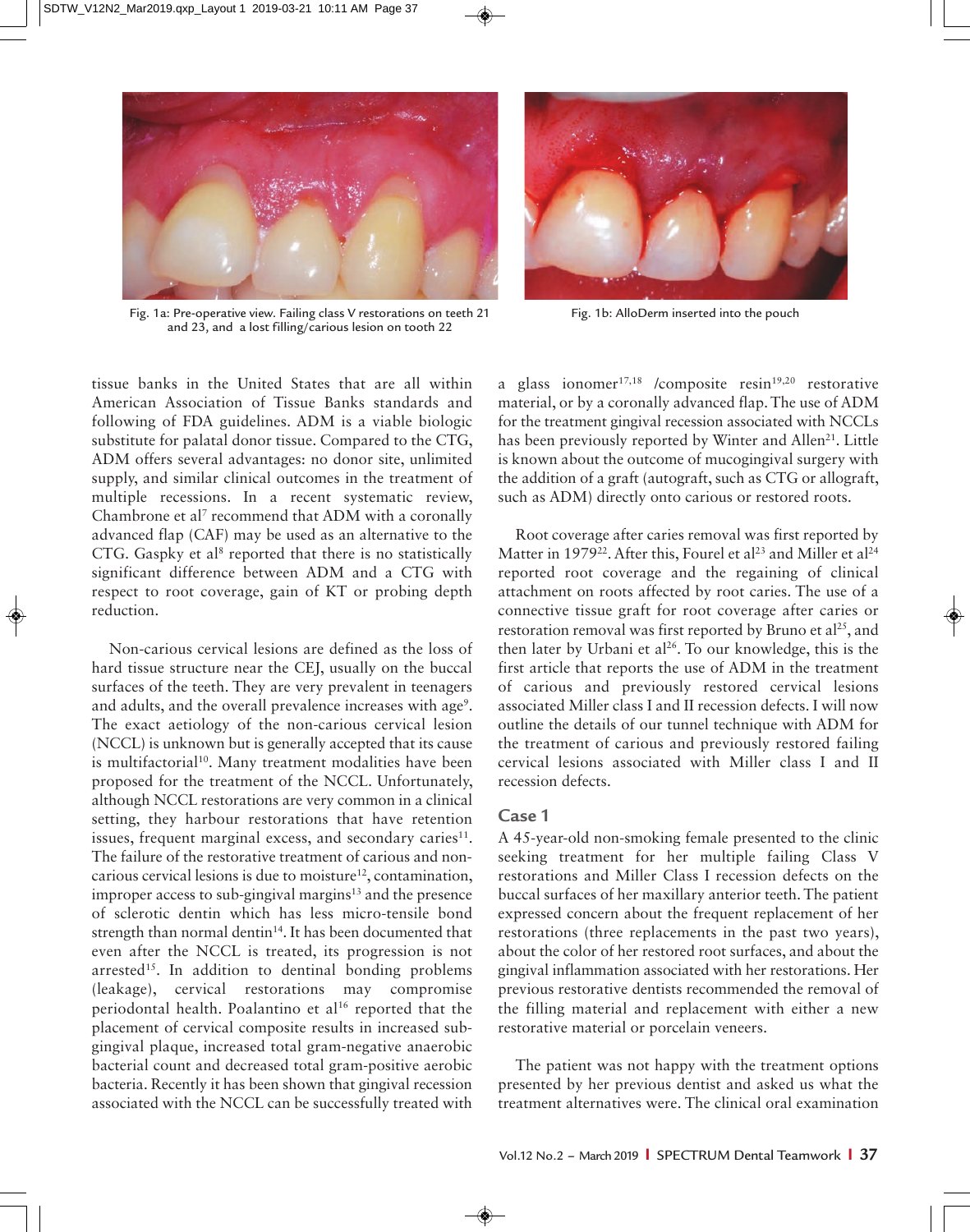

Fig. 1c: Double sling sutures around every tooth (5.0 polypropylene sutures)

revealed the presence of cervical restorations on the root surfaces of teeth 21 and 23 and a carious lesion associated with Miller class I recession on tooth 22. Probing depths were in the range of 1-2 mm, and the patient had a wide band of attached gingiva. The treatment recommended was the removal of the unaesthetic resin restorations and then grafting the area with an allograft (ADM) via a supraperiosteal modified tunnel technique. The patient accepted the treatment plan. In all of the following cases, after obtaining profound anaesthesia, the restorations and/or the cervical carious lesions were removed using surgical loupes, a handpiece (a Neumeyer bur used) and hand instruments (a Younger-Goog Curette used).

The surgical loupes enhanced the visibility to ensure that the entire composite or carious lesion was removed. After thorough debridement and smoothing of all the root surfaces, the exposed root surface was treated with 17% EDTA (ethylene-diaminetetraacetic acid) for 1 minute with a cotton tip applicator to remove the smear layer and to expose the dentinal collagen fibers (tubules) in order to encourage fibroblast migration to the root surface.

The modified tunnel, supra-periosteal, approach was adapted from Allen<sup>27</sup>. The site preparation was started with an intra-sulcular incision made with an end-cutting intrasulcular knife. This was followed by a supra-periosteal blunt dissection to the mucogingival junction using an Allen Periosteal Elevator. Then, a partial thickness dissection with a Modified Orban Knife was continued apically, approximately 10 mm from the gingival margin to allow for passive advancement of the pouch. The palatal tissue was then elevated about 3 mm and the papillae were lifted from the alveolar crest. This palatal elevation of the flap, a modification from the original supra-periosteal protocol described by Allen, was completed in order to facilitate the flap advancement. The pouch was extended laterally to include the papillae of the adjacent teeth. The



Fig. 1d: Post-operative view at three months



Fig. 1e: Post-operative view at the 4-year point

allograft (ADM, BioHorizons) was rehydrated according to the instructions for a minimum of ten minutes. The ADM was trimmed lengthwise to the site's adjacent line angles, and vertically, to a dimension of 8 mm. The graft was placed in the pouch and aligned with the gingival margin. The connective tissue side of the ADM was placed against the tooth surface, as recommended by the manufacturer. The tension free pouch was coronally positioned to cover the ADM, not extending beyond CEJ of the teeth. Single interrupted double sling sutures using 5.0 polypropylene were used around each tooth to secure the graft in place and to coronally position the graft and the pouch simultaneously. Analgesics were prescribed to control postoperative discomfort (Ibuprofen 800 mg four times daily for a week, Tylenol 3 every 6 hours as needed). Azithromycin (500 mg) was prescribed for three days, two tablets on the day of surgery, followed by one tablet per day for 3 days. To control the swelling, Dexamethasone (8mg 2 hours before surgery, 6 mg the next day, 4 mg the following day and 2 mg the next day) was prescribed. As instructed, the patient didn't brush or floss the surgical site for 3 weeks. Chlorhexidine gluconate (0.12%) was prescribed and rinsed with twice daily for three weeks after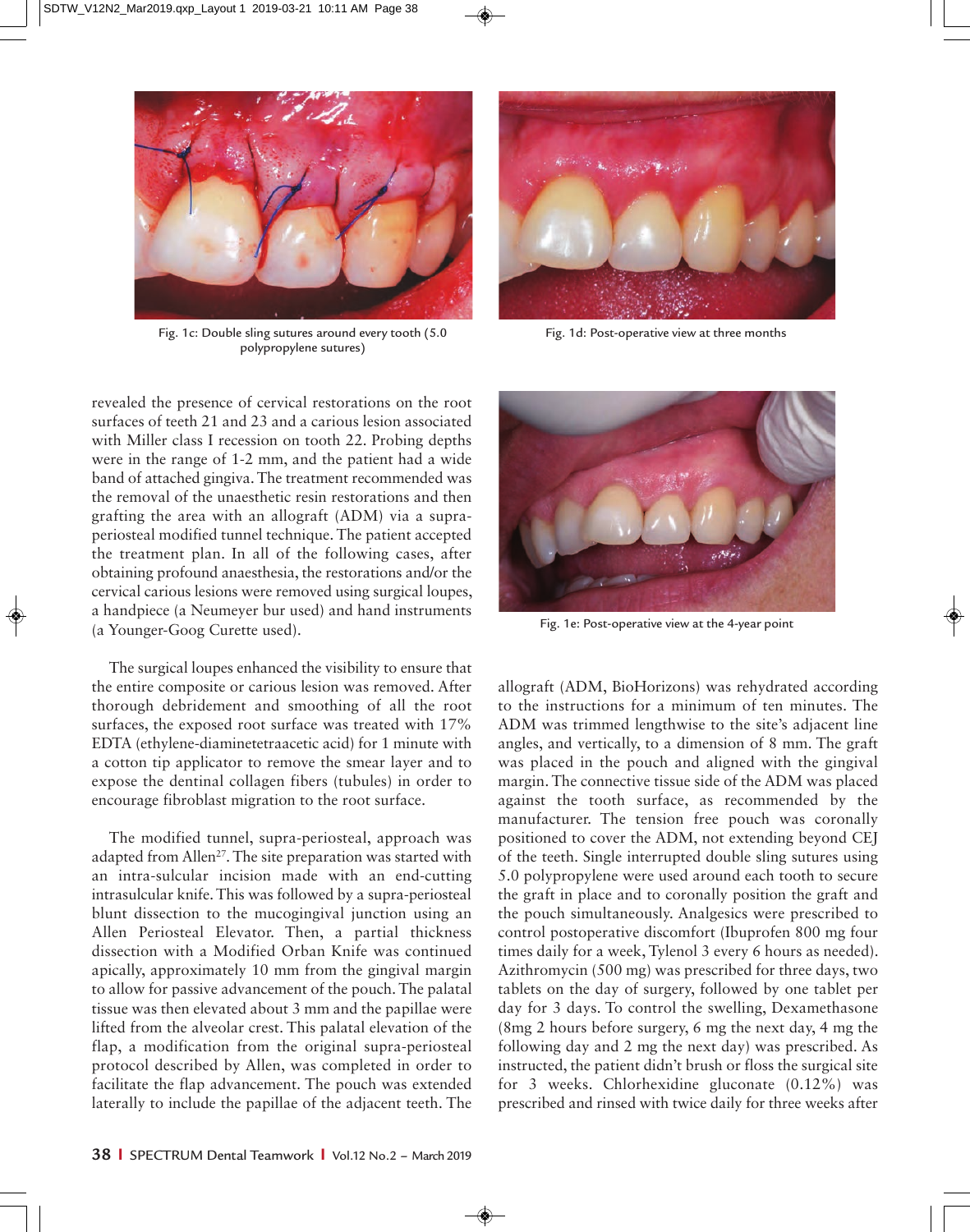

Fig. 2a: Pre-operative view. Carious lesions on teeth 22 and 23. Failing restorations on teeth 24 and 25

the surgery to control plaque buildup. The patient was seen postoperatively at the three week point when the sutures were removed. Oral hygiene instructions were given and professional cleanings were performed at each of the follow up visits as required (i.e. visible plaque present). Follow-up appointments were booked over the next 3 months to monitor the surgical healing.

### **Case 2**

A 48-year-old male presented to our clinic with a history of multiple class V restorations and/or carious lesions in the 2nd quadrant. Both the referring dentist and the patient were concerned about the recession areas as well as the previous restorative treatment. Oral examination also revealed Miller Class I recession on teeth 21 and 22 and Miller Class II recession defects on teeth 23, 24, and 25. There was root surface caries present on 21, 22, and 23, while 24 and 25 had buccal restorations that were failing. The procedure that was performed was identical to the procedure described in Case 1.

### **Case 3**

A 54-year-old non-smoking woman was referred to our practice for the treatment of recession associated with her teeth in the maxillary arch. Clinical examination revealed multiple recession defects associated with carious and noncarious cervical lesions associated with teeth number 13, 22, and 23. The carious lesions were removed and an allograft was placed as described previously to provide root coverage.

# **Discussion**

The goal of these case outlines was to describe the use of a biomaterial, ADM, and its use with a supra-periosteal tunnel surgical technique for the treatment of carious and previously restored failing cervical lesions. The treatment of carious and non-carious cervical lesions has traditionally been exclusive to conservative restorative therapy. However, restorative treatment should not be considered the primary option when the cervical lesions involve only the root surface. The clinical challenge with the restorative



Fig. 2b: One-year post-operative result

treatment of carious/non-carious cervical lesions and previously restored root surfaces is the difficulty in the adhesion process. The bonding of the dental material (usually resin) to the root surface creates an unaesthetic, long clinical crown with a questionable long term prognosis. The treatment of cervical lesions with a restorative material should be avoided whenever there is a presence of pathologic dentin<sup>15</sup>, moisture<sup>7</sup>, and the accumulation of sub-gingival gram-negative pathogenic bacteria10. After the caries or restorative material is removed, the resultant exposed root surface presents a similar challenge as the non-carious root surface. From an anatomical and esthetic point of view, the root surfaces should be covered by gingival tissue using a minimally invasive surgical tunnel procedure, and unlike the restorative material, replaces the lost gingival anatomy. Therefore, the soft tissue root coverage graft procedure which re-creates the gingiva back up to the CEJ should be considered the primary treatment option in order to isolate the root surfaces from thermal changes, create ideal esthetics, and create a new attachment which is a combination of connective tissue and long junctional epithelium attachment to the previously diseased root surface, resulting in stable and shallow probing depths after healing. Recent studies showed very predictable aesthetic results when non-carious cervical lesions were treated with a CTG and a CAF28, or a combination of  $CTG/modified$  glass ionomer restoration<sup>18</sup> or resin restoration<sup>19</sup> with a CAF. The treatment of the previously carious root surfaces with a CTG is a very predictable procedure and the results are very similar to the prerecession situation<sup>29,30</sup>. Studies have also shown that ADM provides a suitable alternative for the CTG with well documented esthetic and clinical results<sup>31</sup>. The use of the tunnel technique with ADM for the treatment of recession, carious root surfaces and previously restored cervical lesions has many advantages. ADM comes in an unlimited supply in our office, therefore generalized recession cases can be treated in one appointment. Placing the 0.9-1.6mm uniform thickness ADM in the tunnel increases the gingival thickness, changing the tissue biotype. The thick and dense